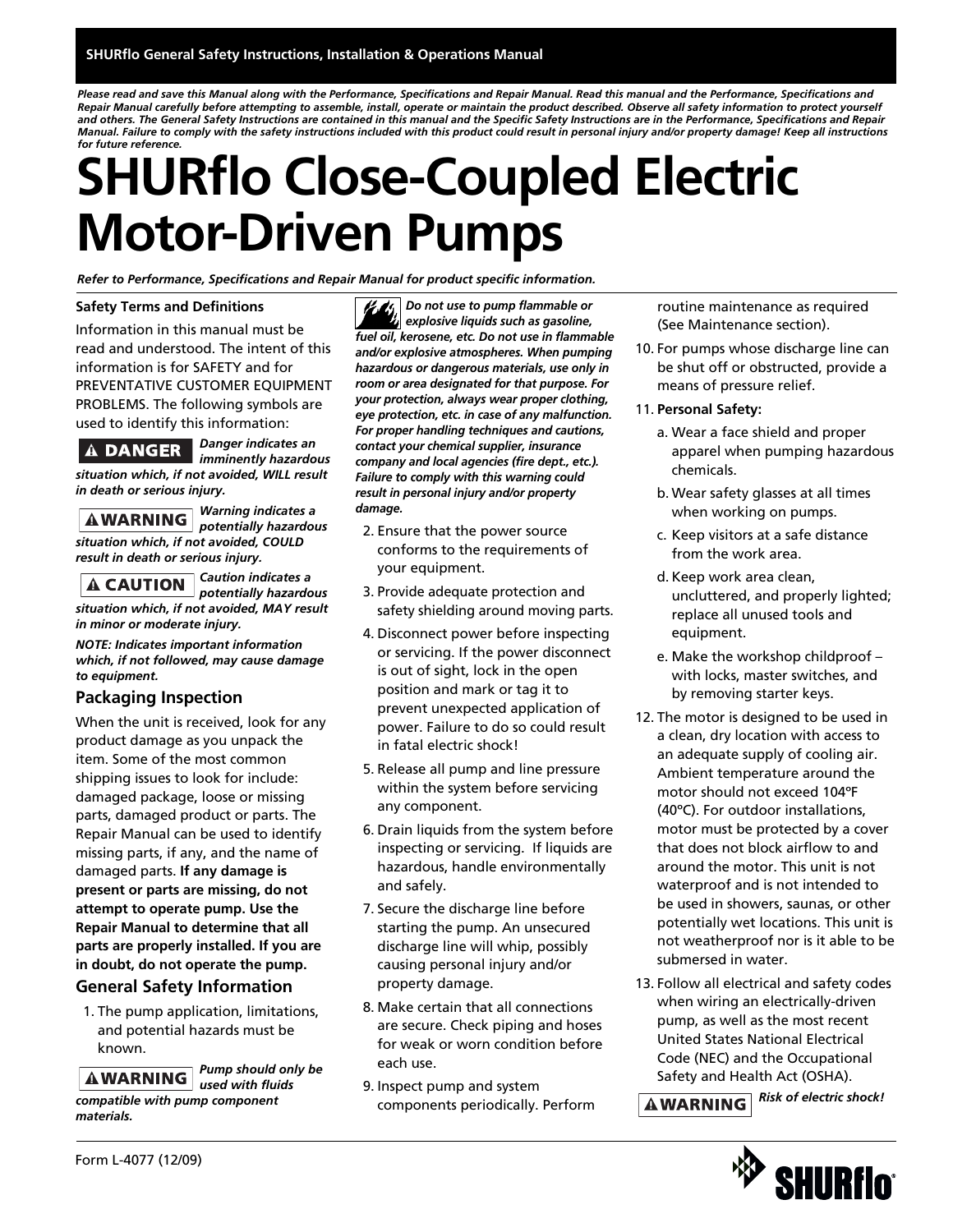#### **General Safety Information (Continued)**

14. **SINGLE-PHASE MOTORS:** ALL WIRING SHOULD BE DONE BY A QUALIFIED ELECTRICIAN and installed in accordance with the National Electric Code, local codes and ordinances. These units can be wired for either portability, with flexible 3-wire cord, or permanent installation using a supply with a ground. To reduce the risk of electric shock, the motor must be securely and adequately grounded! This can be accomplished by either (A) Inserting plug (portable) directly into a properly installed and grounded 3-prong grounding-type receptacle (as shown in Figure A for 115 volt, or Figure B for 230 volt); or



Grounding blade Figure B

(B) Other suitable means. The green (or green and yellow) conductor in the cord is the grounding wire.

To ensure a proper ground, the grounding means must be tested by a qualified electrician.

- 15. All wiring should be performed by a qualified electrician.
- 16. Use only 3-wire extension cords that have 3-prong grounding-type plugs and 3-pole receptacles that accept the equipment plug.
- 17. Use wire of adequate size to minimize voltage drop at the motor.
- 18. Protect electrical cord from sharp objects, hot surfaces, oil, and chemicals. Avoid kinking the cord. Replace or repair damaged or worn cords immediately.

Form L-4077 (12/09)

- 19. Keep fingers and foreign objects away from ventilation and other openings. Do not insert any objects into the motor.
- 20. Do not touch an operating motor. Modern motors are designed to operate at high temperatures.
- 21. Disconnect power before servicing a motor or its load. If the power disconnect is out of sight, lock it in the open position and tag it to prevent unexpected application of power.

*All single-phase pump* **AWARNING** *motors are equipped with a thermal protector that when reset will restart the motor which can be unexpected (resets can be automatic or manual). Protector tripping is an indication of motor overloading as a result of operating the pump at low heads (low discharge restriction), excessively high or low voltage, inadequate wiring, incorrect motor connections, high viscosity or a defective motor or pump.*

22. **THREE-PHASE MOTORS:** ALL WIRING SHOULD BE DONE BY A QUALIFIED ELECTRICIAN. These units are for permanent installation using a power supply with a ground. To reduce the risk of electric shock, electric motor must be adequately grounded to a metal raceway system, or by using a separate grounding wire connected to bare metal on the motor frame, or to the grounding screw located inside motor terminal box, or by other suitable means. Refer to the most recent National Electrical Code (NEC) Article 250 (Grounding) for additional information.

On three-phase power, voltages on all three lines should be balanced within 1%. Unbalanced voltages cause motor overheating and poor performance. Only use three-phase frequency control drives with the drive manufacturer's recommendations for speed and horsepower.

#### *Risk of electric shock!* **AWARNING** *Never connect the*

*green (or green and yellow) wire to a live terminal! Clockwise rotation when facing pump inlet will destroy the motor. Incorrect wiring is not covered under the Limited Warranty.*

#### *Do not*

*handle a pump or pump motor with wet hands, when standing on a wet or damp surface or in water.*



#### **Installation**

*Failure to follow any* **AWARNING** *warning can result in*

*personal injury and/or property damage. The pumps should not be used in flammable or explosive atmospheres. In order to safely use this product, familiarize yourself with this pump and also with the liquid (chemical, etc.) that is going to be pumped through the unit. This pump is not suitable for many liquids. For installations where property damage might result from an inoperative or leaking pump due to power outages, discharge line blockage, or any other reason, a backup system(s) should be used.*

#### **LOCATION**

- **Totally-Enclosed Motor**
- **A.** Harsher environments where damp and dirty conditions may exist.
- **B.** Totally enclosed motors are not waterproof.
- **C.** Totally enclosed motors must be located where there is adequate ventilation and the air temperature does not exceed the recommendations of the motor manufacturer.
- **Open Drip-proof Motor**
- **A.** Clean dry locations with access to an adequate supply of cooling air.
- NOTE: The following applies to both Motor Types:
- **A.** Temperature around the motor should not exceed 104ºF (40ºC). Minimum temperature is -20ºF (29ºC).
- **B.** If the motor nameplate indicates "Air-Over, Cont. A.O.," etc., the motor must be mounted in the air stream of an air-moving device.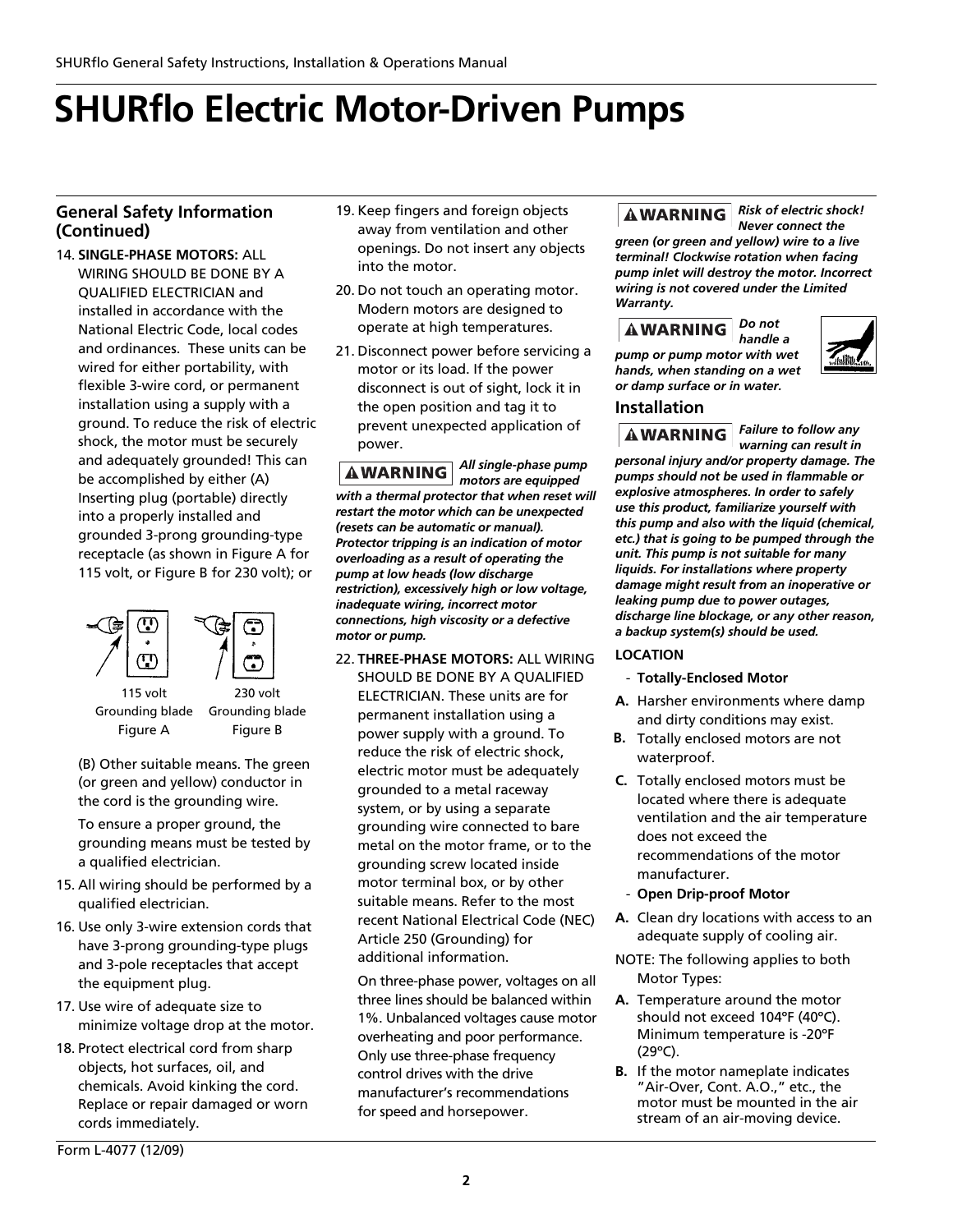- Use only UL-listed Hazardous Location motors for service in Hazardous Locations as defined in Article 500 of the NEC.

#### **Installation**

1. The pump should be located as close to the fluid source as possible, thus making the inlet line direct and short.

*Place the unit where* **A CAUTION** *the motor and electrical components are protected from weather and extremes of heat, cold and humidity.*

2. Connect piping inlet line to inlet and piping discharge line to discharge outlet. Inlet piping layout should avoid looped sections that create air entrapment. All fittings must be airtight.

**IMPORTANT:** Reinforced fabric or plastic-type hose should be of a reinforced type so as not to collapse when used for inlet piping. The inlet piping should be one size larger than the discharge piping.

- 3. Mount the piping independently of the pump to avoid universal or excessive stresses on the pump casing, which would cause impeller misalignment and possible pump failure.
- 4. Union and a gate valve (not furnished) should be installed on the discharge side of the pump for service convenience.

*Do not use a* **A CAUTION** 

*restricting or globe type of valve at the discharge. Globe valves seriously restrict the capacity of the pump; however, restricting the discharge of a centrifugal pump will not overload the drive motor.*

5. **SELF-PRIMING PUMPS:** To assure quick priming, it is recommended that a foot valve be used on the inlet line and that a suitable inlet

strainer be attached to the inlet line so that large pieces of foreign material are not drawn into the pump.

6. **WIRING:** Make sure the connections are correct for the voltage being supplied to the motor. For proper electrical connections, refer to the diagram located on the nameplate or inside the terminal of the motor. Connections should be made with flexible conduit to minimize vibration transmission. Whenever possible, the pump should be powered from a separate branch circuit of adequate capacity to keep voltage drop to a minimum during starting and running. For longer runs, increase wire size in accordance with standard electrical practice. Check motor wiring to verify which voltage the motor is currently wired for.

Select the voltage and hertz to be used, either:

- a. Single phase 115V or 230V
- b. Three phase 230V or 460V
- c. Some motors can run at both 50 or 60Hz, others are 60Hz only (check motor nameplate).

If the wiring must be changed to conform to a specific voltage requirement, then the motor should be wired according to recommendations of wiring diagrams located on motor nameplate or wiring compartment cover. Make sure unit is properly grounded. A motor to be used with single-phase power cannot be used with three-phase power and vice versa. If unsure about the above information or the wiring diagrams, consult an electrician familiar with motor wiring.

*Failure to follow the above warning can*

*result in property damage and/or personal injury. Always wire the motor with a three-wire system, ensuring that a ground wire runs to a good electrical ground such as a grounded water system or conduit. A wrong connection can burn out the pump motor, cause an electrical short, or produce an electrical shock. Connections should be made with flexible conduit to minimize vibration transmission. Also, ensure that a good electrical ground is provided at the supply end of the line.* 

- 7. Do not operate pump dry. Mechanical seal damage will result.
- 8. Install any auxiliary components (e.g., pressure switch).

#### **Operation**

#### **NON-PRIMING PUMPS**

1. The inlet piping and casing must be filled with fluid before the unit can begin pumping. In order to completely fill casing with fluid, entrapped air in casing must be vented. This is accomplished by momentarily loosening or removing the top drain plug located on the casing.

*Do not run pump dry*  $\blacktriangle$  CAUTION  $\mid$ *as permanent damage to the mechanical seal will result.*

2. Start the unit.

**IMPORTANT: Proper Rotation - Power** supply should be applied momentarily to the pump at first and the direction of rotation checked. When viewing the front of the pump, the motor shaft (impeller) should be rotating counterclockwise. If it is not, disconnect power and re-check wiring to motor. (See Installation section.)

To change rotation on three-phase models, interchange any two incoming line (power) leads. For other models, consult driver information that came with the driver.

**NOTE:** Never shut off discharge or restrict suction flow while the pump is operating.

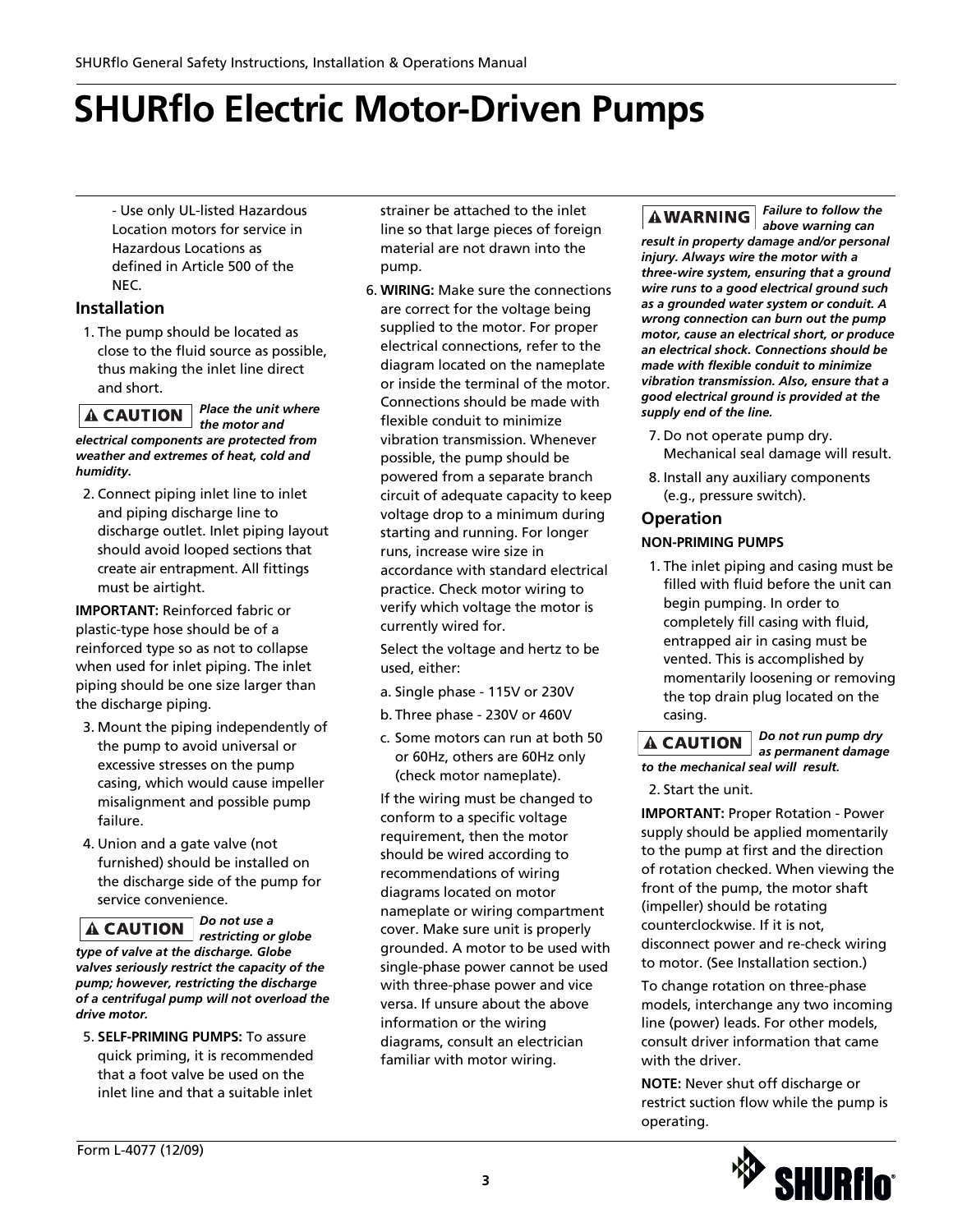#### **Operation (Continued)**

*The proper impeller* **A CAUTION** *(motor) rotation is CCW facing the front of the pump. Wrong rotation will give low performance, low head, and could damage unit and/or injure personnel.*

- 3. On initial start-up (after 15 minutes running time), check power consumption to be sure motor is not overloaded.
- 4. If motor is overloaded, install a valve on discharge to increase back pressure. Close the valve until pump motor is below full nameplate, or within Service Factor (SF) amps.

#### **SELF-PRIMING PUMPS**

Prime the pump before initial start-up. This is mandatory. Prime the pump by filling the casing with liquid through the top fill plug, the discharge port, or by installing a pipe tee at the discharge of the pump. (When installing a tee, use the horizontal leg of the tee as the pump discharge and place a pipe plug in the vertical leg. This procedure will help facilitate priming later.)

**NOTE:** It may take up to 5 minutes for a **SELF-PRIMING** pump to prime if long horizontal/vertical lines are used. If pump has not picked up prime in 2 minutes, re-prime piping and casing after letting unit cool down for 5 minutes. Re-check all suction connections making sure pipe compound has sealed all connections. Initial priming may take 2 to 3 tries to prime successfully.

#### **Maintenance**

*Make certain that the unit is disconnected from the power source before attempting to service or remove any components!*

**NOTE:** If unit is not going to be used for any prolonged length of time, always flush pump thoroughly after use to prevent crystallization and/or damage to seal and pump.

#### **ROUTINE**

- 1. Clean the suction line strainer at regular intervals.
- 2. Properly selected and installed electric motors are capable of operating for years with minimal maintenance. Periodically clean dirt accumulations from open-type motors, especially in and around vent openings, preferably by vacuuming (avoids imbedding dirt in windings).
- 3. Pump should be drained when subjected to freezing temperatures. A drain plug is provided on the pump casing.
- 4. Pump should be checked daily, weekly, monthly, etc. for proper operation. If anything has changed since unit was new, unit should be removed and repaired or replaced. Only qualified electricians or service personnel should attempt to repair this unit. Improper repair and/or assembly can cause an electrical shock hazard.
- 5. Periodically check to see if electrical connections are tight.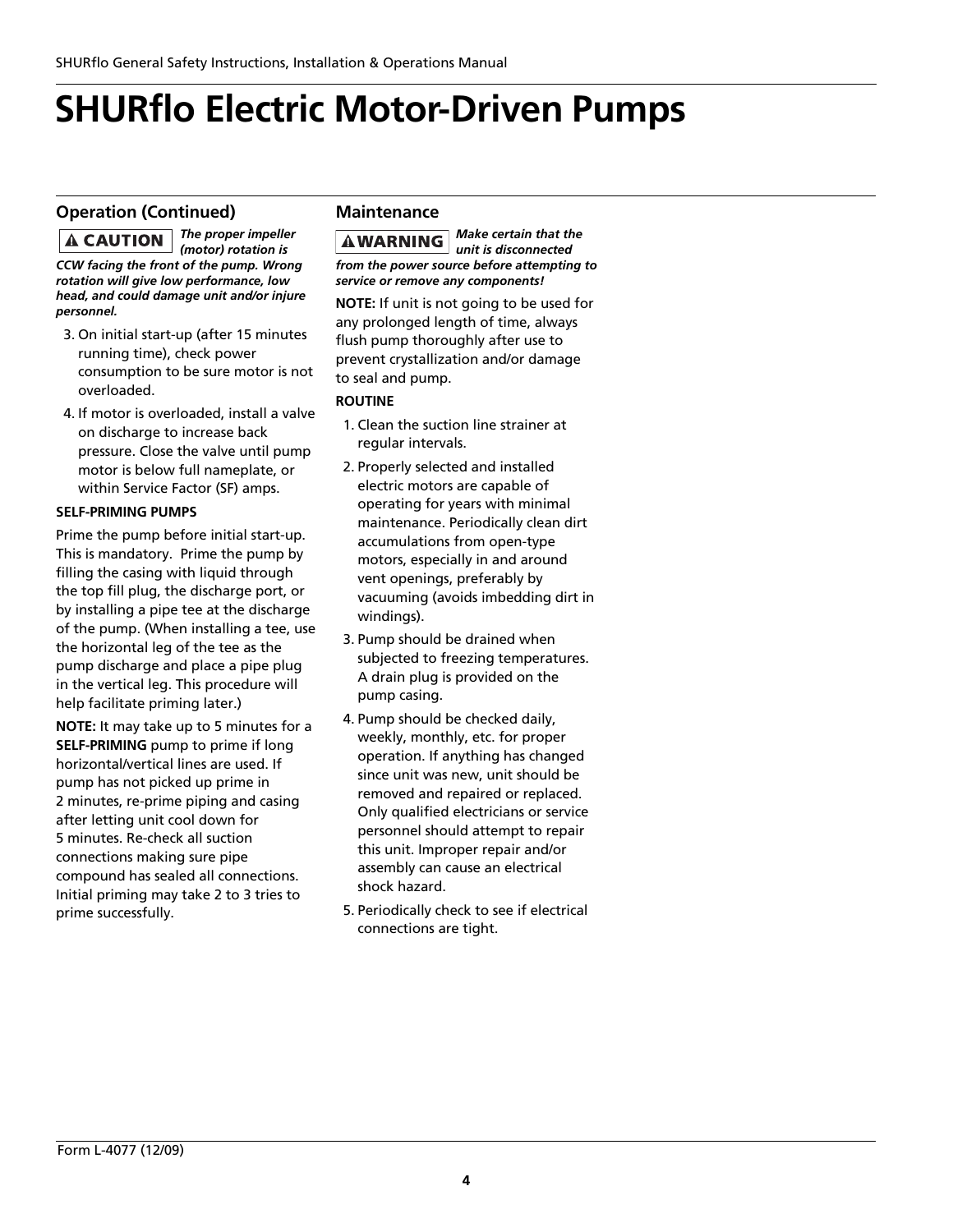#### **Troubleshooting Chart**

| Symptom                                              | <b>Possible Cause(s)</b>                                                 | <b>Corrective Action</b>                                                                                                                         |
|------------------------------------------------------|--------------------------------------------------------------------------|--------------------------------------------------------------------------------------------------------------------------------------------------|
| Motor will not start or run                          | 1. Improperly wired                                                      | 1. Check wiring diagram on motor                                                                                                                 |
|                                                      | 2. Blown fuse or open circuit breaker                                    | 2. Replace fuse or close circuit breaker<br>after reason for overload has been<br>determined and corrected                                       |
|                                                      | 3. Loose or broken wiring                                                | 3. Tighten connections, replace<br>broken wiring                                                                                                 |
|                                                      | 4. Stone or foreign object lodged<br>in impeller<br>5. Motor shorted out | 4. Disassemble pump and remove<br>foreign object<br>5. Replace                                                                                   |
|                                                      | 6. Thermal overload has opened circuit                                   | 6. Allow the unit to cool. Restart after reason<br>for overload has been determined                                                              |
|                                                      | 7. Voltage too low at motor<br>terminals due to line drop                | 7. Consult local power company<br>Increase wire size. Check for poor<br>connections                                                              |
| Motor runs slowly;<br>motor will not get up to speed | 1. Motor wired improperly                                                | 1. Check and recheck wiring diagram on<br>motor as noted per wiring diagram<br>Make internal wiring changes in wiring<br>compartment             |
|                                                      | 2. Capacitor burned out<br>(single-phase units only)                     | 2. Replace capacitor                                                                                                                             |
|                                                      | 3. Voltage too low at motor terminals                                    | 3. Increase wire size. Check for poor<br>connections. Check for voltage<br>unbalance (3-phase)                                                   |
| Motor overheats while<br>running under load          | 1. Dirt blocking ventilation openings<br>2. Unbalanced supply voltage    | 1. Clean motor<br>2. Check for faulty connections<br>Voltage on all three lines should be<br>balanced within 1%. Excessive single<br>phase loads |
|                                                      | 3. Faulty connection                                                     | 3. Clean, tighten, or replace                                                                                                                    |
|                                                      | 4. High or low voltage                                                   | 4. Check voltage at motor, should not be<br>more than 10% above or below rated                                                                   |
|                                                      | 5. High viscosity                                                        | 5. Check horsepower adder for viscosity,<br>correct if necessary                                                                                 |
|                                                      | 6. High flow                                                             | 6. High flow conditions at low heads may<br>require additional horsepower                                                                        |
|                                                      | 7. High specific gravity                                                 | 7. Specific gravity - HP is proportionate to<br>specific gravity. Increase motor size.                                                           |
| Pump will not prime                                  | 1. No priming water in casing                                            | 1. Fill pump casing                                                                                                                              |
|                                                      | 2. Mechanical seal is leaking                                            | 2. Replace (See Maintenance)                                                                                                                     |
|                                                      | 3. Leak in suction line                                                  | 3. Use thread sealant on piping, tighten,<br>repair or replace                                                                                   |
|                                                      | 4. Discharge line is closed and priming                                  | 4. Open                                                                                                                                          |
|                                                      | 5. Suction line (or valve) is closed                                     | 5. Open                                                                                                                                          |
|                                                      | 6. Pipe union was used on suction side<br>instead of discharge           | 6. Remove union from suction side<br>Replace with single section of pipe                                                                         |
|                                                      | 7. Pump is worn                                                          | 7. Replace worn parts                                                                                                                            |
|                                                      |                                                                          |                                                                                                                                                  |

<sup><sup>\*\*</sup>> SHURflo\*</sup>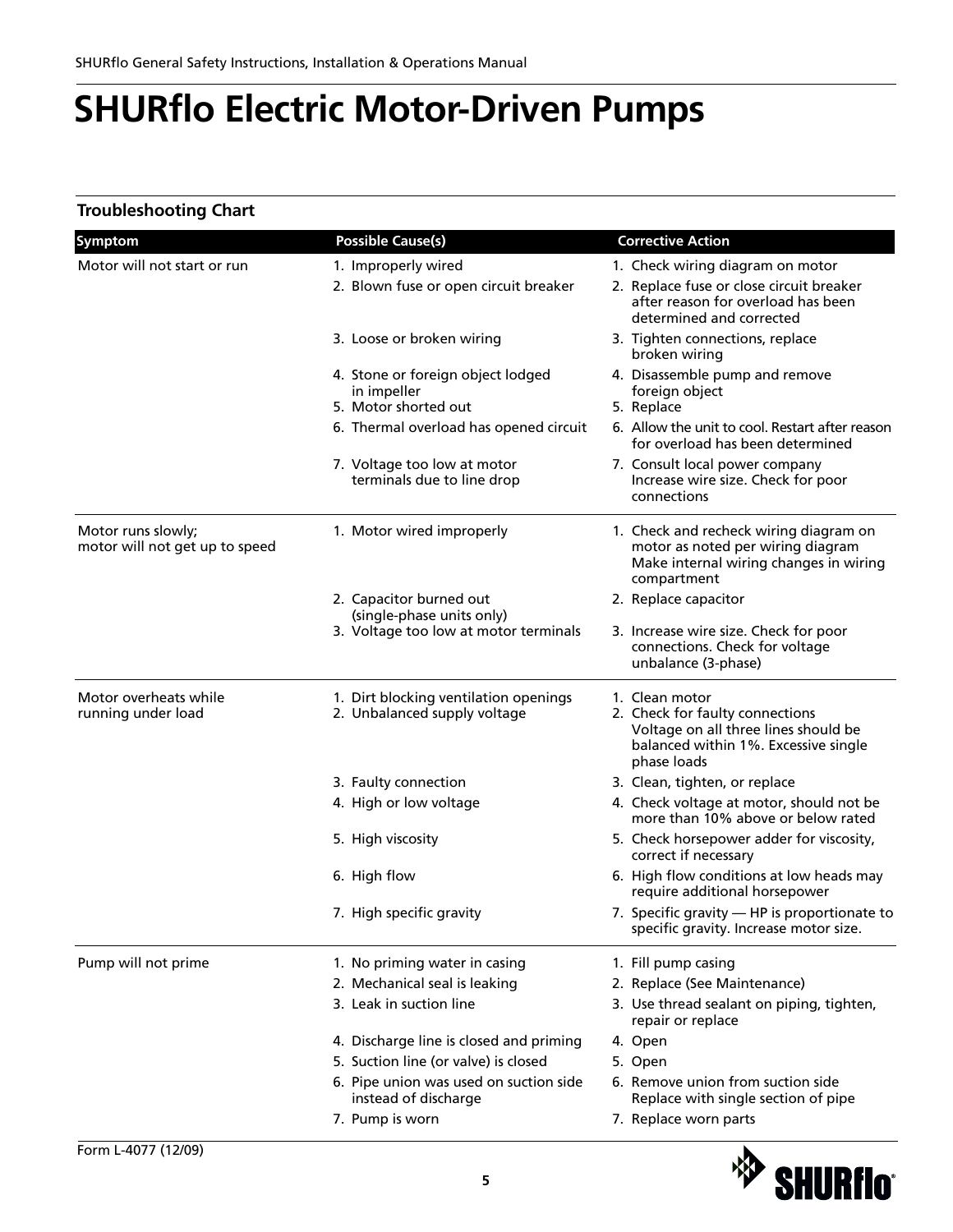### **Troubleshooting Chart (Continued)**

| Symptom                                       | <b>Possible Cause(s)</b>                                            | <b>Corrective Action</b>                                                                                      |
|-----------------------------------------------|---------------------------------------------------------------------|---------------------------------------------------------------------------------------------------------------|
| Little or no discharge                        | 1. Casing not filled with water                                     | 1. Fill pump casing with liquid                                                                               |
|                                               | 2. Total head too high                                              | 2. Shorten suction lift and/or discharge head                                                                 |
|                                               | 3. Suction head too high                                            | 3. Lower suction head, install foot valve<br>and prime                                                        |
|                                               | 4. Impeller plugged                                                 | 4. Disassemble pump and clean impeller                                                                        |
|                                               | 5. Rotation incorrect                                               | 5. Correct (See wiring diagram on motor)                                                                      |
|                                               | 6. Hole or air leak in suction line                                 | 6. Repair or replace suction line                                                                             |
|                                               | 7. Foot valve was too small                                         | 7. Match foot valve to piping or<br>install one size larger foot valve                                        |
|                                               | 8. Impeller damaged                                                 | 8. Replace                                                                                                    |
|                                               | 9. Foot valve or suction line not<br>submerged deep enough in water | 9. Submerge lower in water                                                                                    |
|                                               | 10. Suction piping too small                                        | 10. Increase to pump inlet size on pump                                                                       |
|                                               | 11. Discharge piping too small                                      | 11. Match to discharge outlet size on pump                                                                    |
|                                               | 12. Motor wired incorrectly                                         | 12. Check wiring diagram                                                                                      |
|                                               | 13. Casing gasket leaking                                           | 13. Replace                                                                                                   |
|                                               | 14. Suction or discharge line valve closed                          | 14. Open                                                                                                      |
|                                               | 15. Single-phase, new installation                                  | 15. Check voltage of incoming power supply                                                                    |
|                                               | 16. Mechanical seal is leaking                                      | 16. Replace (See Maintenance)                                                                                 |
| Loss of suction                               | 1. Air leak in suction line                                         | 1. Use thread sealant on piping,<br>tighten, repair or replace                                                |
|                                               | 2. Suction lift too tight                                           | 2. Lower suction lift, install foot valve<br>and prime                                                        |
|                                               | 3. Clogged foot valve or strainer                                   | 3. Clean                                                                                                      |
| Pump vibrates and/or<br>makes excessive noise | 1. Mounting plate or foundation<br>not rigid enough                 | 1. Reinforce                                                                                                  |
|                                               | 2. Foreign material in pump                                         | 2. Disassemble pump and clean                                                                                 |
|                                               | 3. Impeller damaged                                                 | 3. Replace                                                                                                    |
|                                               | 4. Worn motor bearings                                              | 4. Replace                                                                                                    |
|                                               | 5. Suction lift too high                                            | 5. Decrease suction lift                                                                                      |
|                                               | 6. Cavitation present                                               | 6. Check suction line for proper size<br>and be sure valve is open. Remove<br>excessive loops in suction line |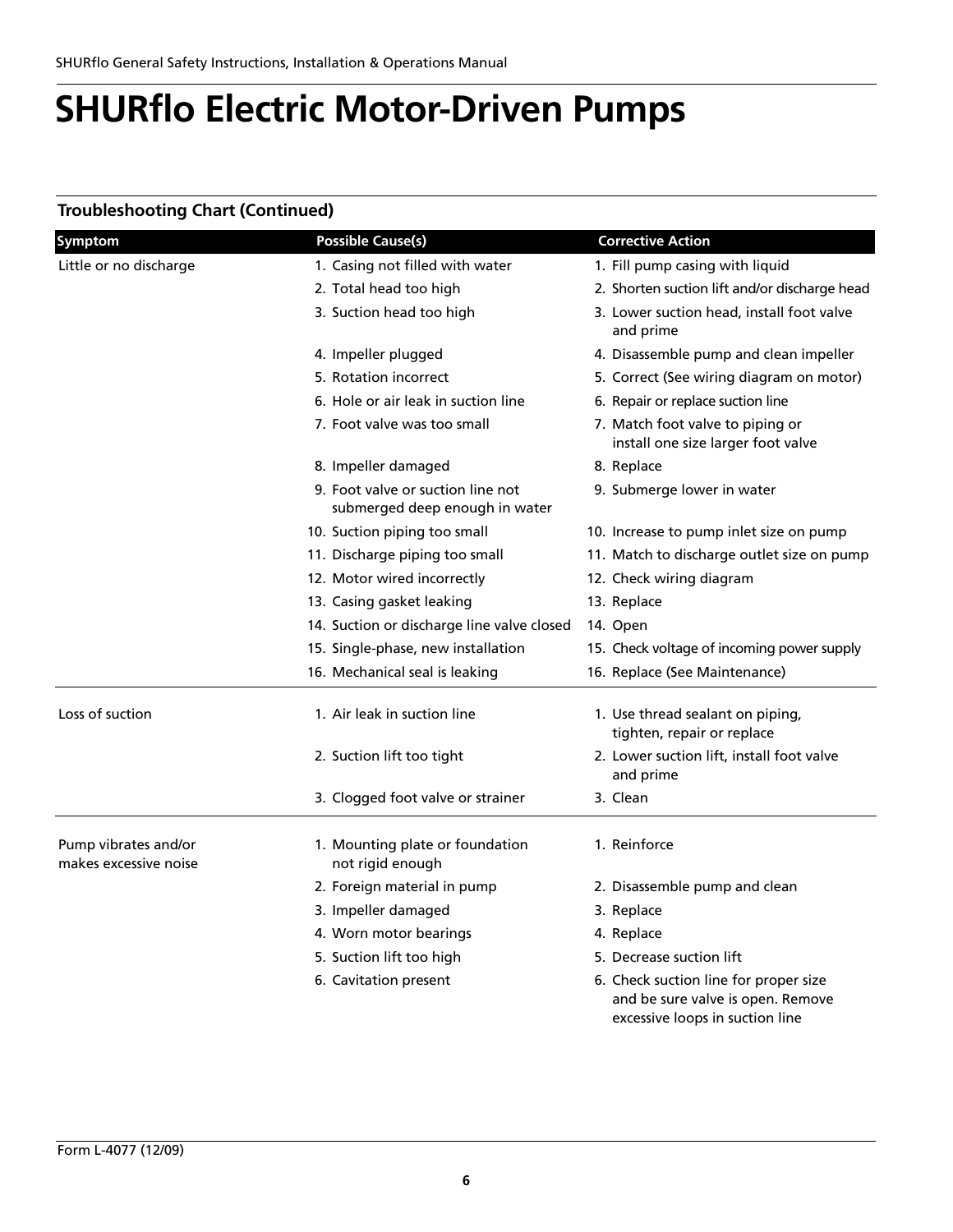### **Troubleshooting Chart (Continued)**

| Symptom                                                      | <b>Possible Cause(s)</b>                                                                                                                                         | <b>Corrective Action</b>                                                                                                                                                           |
|--------------------------------------------------------------|------------------------------------------------------------------------------------------------------------------------------------------------------------------|------------------------------------------------------------------------------------------------------------------------------------------------------------------------------------|
| Pump leaks at shaft                                          | 1. Damaged or worn mechanical seal                                                                                                                               | 1. Replace (See Maintenance)                                                                                                                                                       |
|                                                              | 2. Corrosion due to character of<br>liquid pump                                                                                                                  | 2. Discontinue pumping liquid and<br>consult factory                                                                                                                               |
|                                                              | 3. Abrasive material in liquid causing an<br>accumulation around the rotating<br>assembly which results in faces opening<br>up and allowing grit between them    | 3. Pump not designed for abrasives.<br>Discontinue use                                                                                                                             |
|                                                              | 4. Liquid not compatible with seal                                                                                                                               | 4. Consult factory. Operational seal<br>may be available                                                                                                                           |
|                                                              | 5. Temperature too high                                                                                                                                          | 5. Lower liquid temperature below<br>temperature rating of pump,<br>See Specifications.                                                                                            |
| Pinholes in the casting,<br>liquid drips around<br>seal area | 1. Cavitation caused by insufficient inlet<br>pressure or suction head (NPSH)                                                                                    | 1. Increase inlet pressure by adding a<br>higher level of fluid to source,<br>increasing inlet pressure, or remove<br>piping restrictions (valves, loops, etc.)<br>in suction line |
| Motor starts but pump<br>doesn't rotate or partially rotates | 1. Impeller not properly mounted<br>on shaft                                                                                                                     | 1. Remount impeller                                                                                                                                                                |
|                                                              | 2. Bearing seized                                                                                                                                                | 2. Replace motor                                                                                                                                                                   |
|                                                              | 3. Foreign object jammed in impeller                                                                                                                             | 3. Remove foreign object                                                                                                                                                           |
| Pump runs but<br>poor performance                            | 1. Check pump rotation to see if it is CCW<br>as viewed from motor face. On three-phase<br>motors, rotation must be checked prior to<br>running pump under load. | 1. On three-phase motors, switch any two<br>motor wire leads to reverse rotation.                                                                                                  |
|                                                              |                                                                                                                                                                  |                                                                                                                                                                                    |

*Failure to check rotation before pump is run can result in severe damage to the pump and motor unit.*